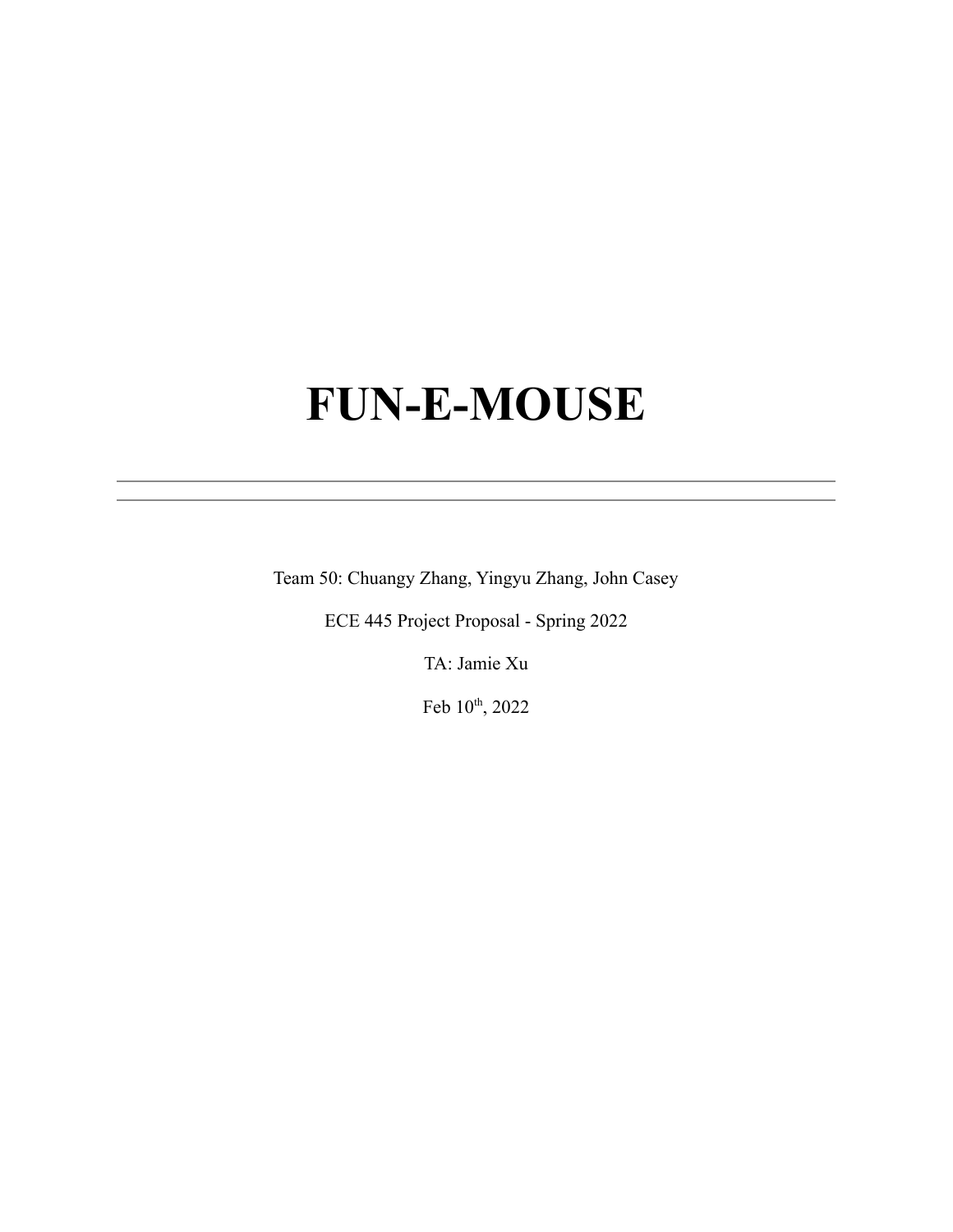# **Contents**

| 1. Introduction                                | $\mathbf{3}$ |
|------------------------------------------------|--------------|
| 1.1 Problem                                    | 3            |
| 1.2 Solution, Visual Aid                       | 3            |
| 1.3 High Level Requirements                    | 4            |
| 2. Design                                      | 5            |
| 2.1 Block Diagram                              | 5            |
| 2.2 Physical Design / Encasing                 | 5            |
| 2.3 Control Unit                               | 6            |
| 2.3.1 Microcontroller                          | 6            |
| 2.3.2 Motors                                   | 6            |
| 2.3.3 Motor Drivers                            | 6            |
| 2.3.4 LEDs                                     | $\tau$       |
| 2.3.5 Soft Potentiometer, Accelerometer Sensor | 7            |
| 2.4 Power Unit                                 | 7            |
| 2.4.1 Li-Ion Battery                           | $\tau$       |
| 2.4.2 Li-Ion Battery Charger                   | $\tau$       |
| 2.4.3 Voltage Regulator                        | 8            |
| 2.5 Network Unit                               | $\,$ $\,$    |
| 2.5.1 Wi-Fi                                    | $\,$ $\,$    |
| 2.5.2 Application Program Interface            | $\,8\,$      |
| 2.5.3 App Interface                            | 8            |
| 2.6 Risk Analysis                              | 9            |
| 3. Safety and Ethics                           | 9            |
| 4. Reference                                   | 11           |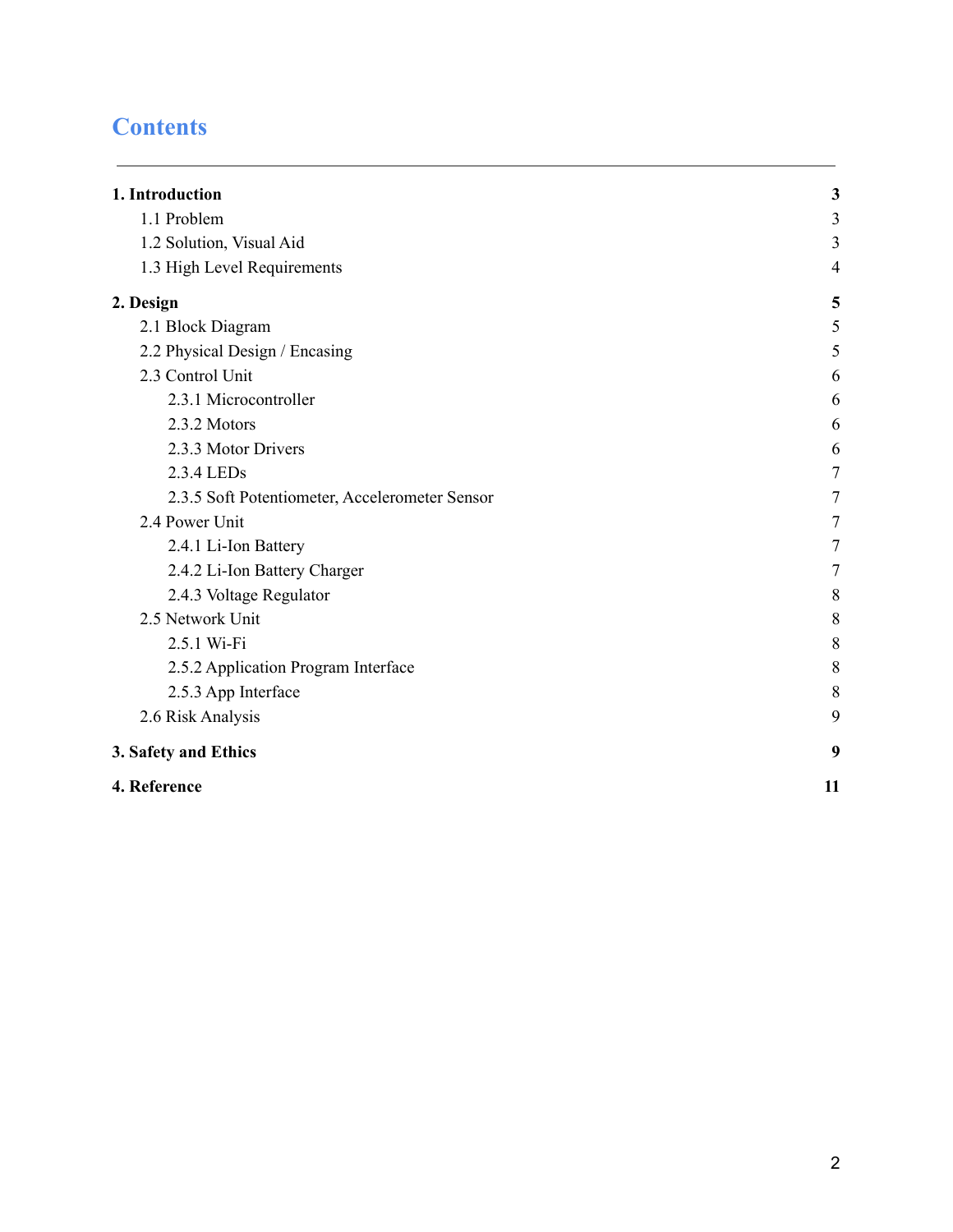# <span id="page-2-0"></span>**1. Introduction**

# <span id="page-2-1"></span>**1.1 Problem**

Many existing electronic cat toys have preset modes that do not allow human control leaving the owner feeling not as involved in playing with their cat. The cat toys that do allow humans to play with their animals directly are not as accessible to those who may be wheelchair-bound or have disabilities. Current battery-powered cat toys on the market are rarely rechargeable leaving owners to purchase and go through lots of batteries. The use of remote controllers for some of these toys leaves them useless when the controller is lost or broken. Cheap motors or tires used on these devices often leave them struggling to move on certain floor materials like carpets, limiting many cat owners.

# <span id="page-2-2"></span>**1.2 Solution, Visual Aid**

Cat owners need a solution in the form of a smartphone remote-controlled mouse that their pets can chase around for hours. A strong lithium-ion battery will allow easy rechargeability and allow longer playtime than current toys on the market. For safety measures of the house and pet, sensors will be used to alert the toy to stop when approaching walls or when attacked by a pet. To allow use in any household flooring the mouse will be equipped with gripped rubber tires powered by strong motors to ensure it can transition from different flooring materials.



Objectives and Background:

- Goals: Create a high-quality interactive cat toy with adaptive features including smartphone remote control to allow greater usability for people with disabilities or injuries.
- Functions: Cats will love chasing this mouse toy that is remotely controlled via smartphone or self-driving with multiple modes.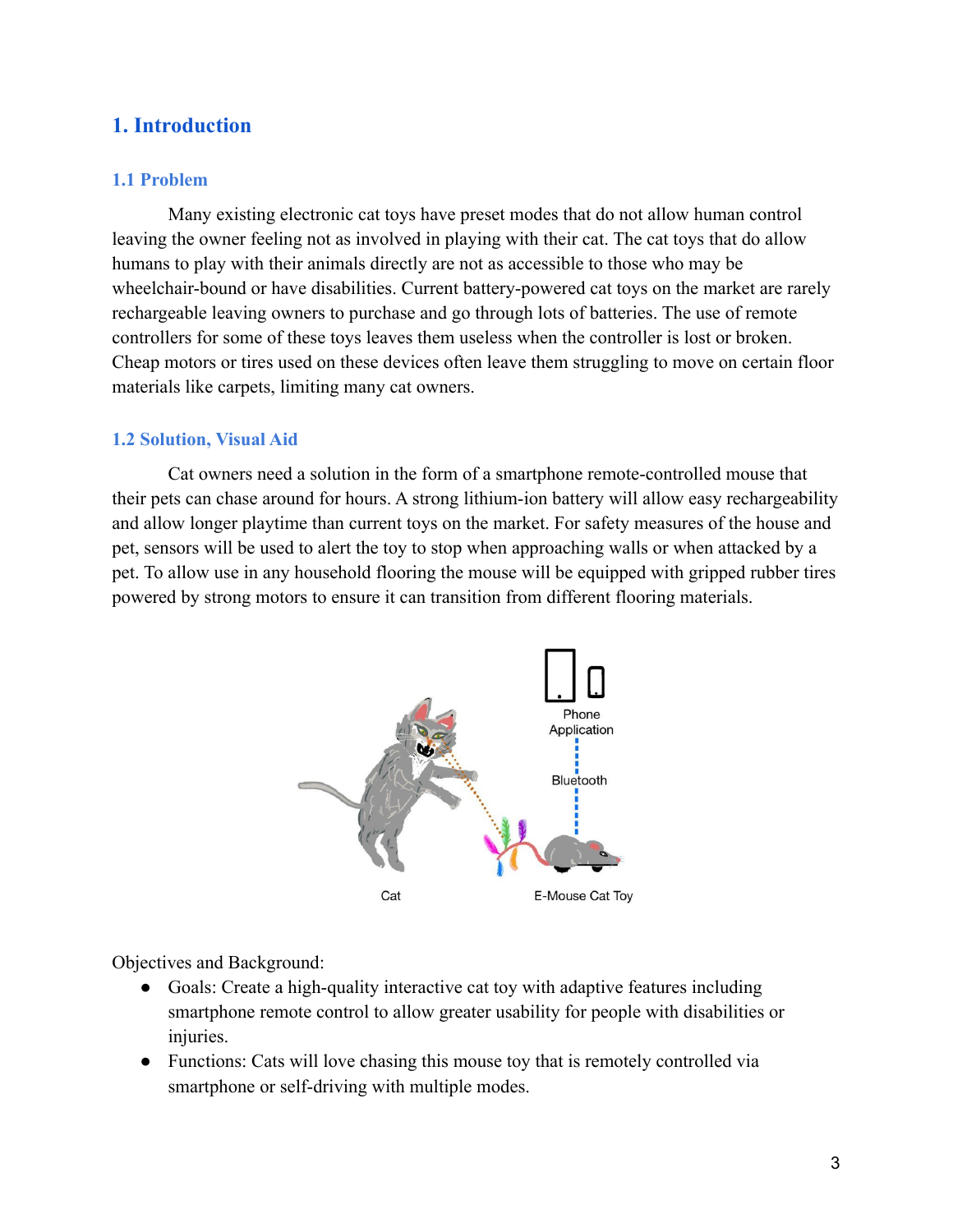- Benefits: Fun safe way to engage your cat's inner prey drive, by letting them hunt and chase a toy that will go dormant when they pounce on it.
- Features: The toy works on any home flooring surface: tile, wood, carpet, concrete,..etc. It can also transition between floor types so users do not have to interrupt their cat's playtime to change rooms. A long-lasting lithium-ion battery allows it to go longer without needing to be charged, and no need to replace batteries, unlike other electronic cat toys.

# <span id="page-3-0"></span>**1.3 High Level Requirements**

- 1. The device will have four engaging modes for cat playtime that will be accessible via smartphone.
- 2. The wheels and motors will be capable of driving on and transitioning the mouse over five different floor types.
- 3. The battery will be powerful enough to supply 10+ minutes of charge, while retaining signal from 15+ feet away.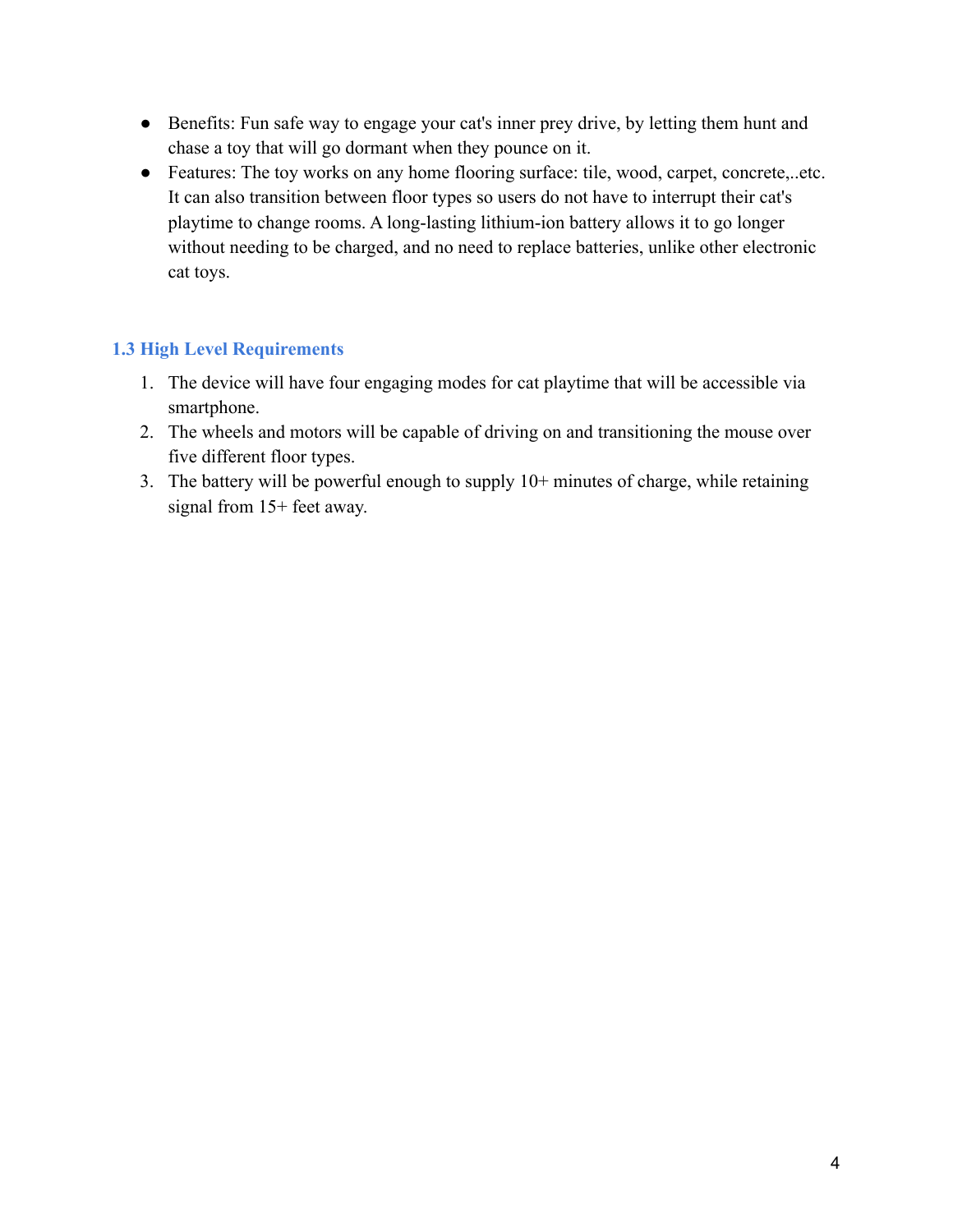# <span id="page-4-0"></span>**2. Design**

# <span id="page-4-1"></span>**2.1 Block Diagram**



## <span id="page-4-2"></span>**2.2 Physical Design / Encasing**

- 1. We will 3D print the shape of mice. We will have the sensors interlocks onto the shell of the mouse; the PCB, motors, and battery mount on the bottom of the mouse inside the "stomach" of the mouse.
- 2. This shape of mice needs to enclose all the components of the electronic mouse and reserve openings for a small portion of the three wheels to be exposed, as well as the USB charging port. There will be some accessories attached to the outer shell of the electronic mouse to make it attractive for cats, such as feathers, bells, ribbons, or strings. We will make sure the material we use is strong and safe enough for cats. We will consider putting some catnip in the "stomach" of the mouse if there is enough space left at the end.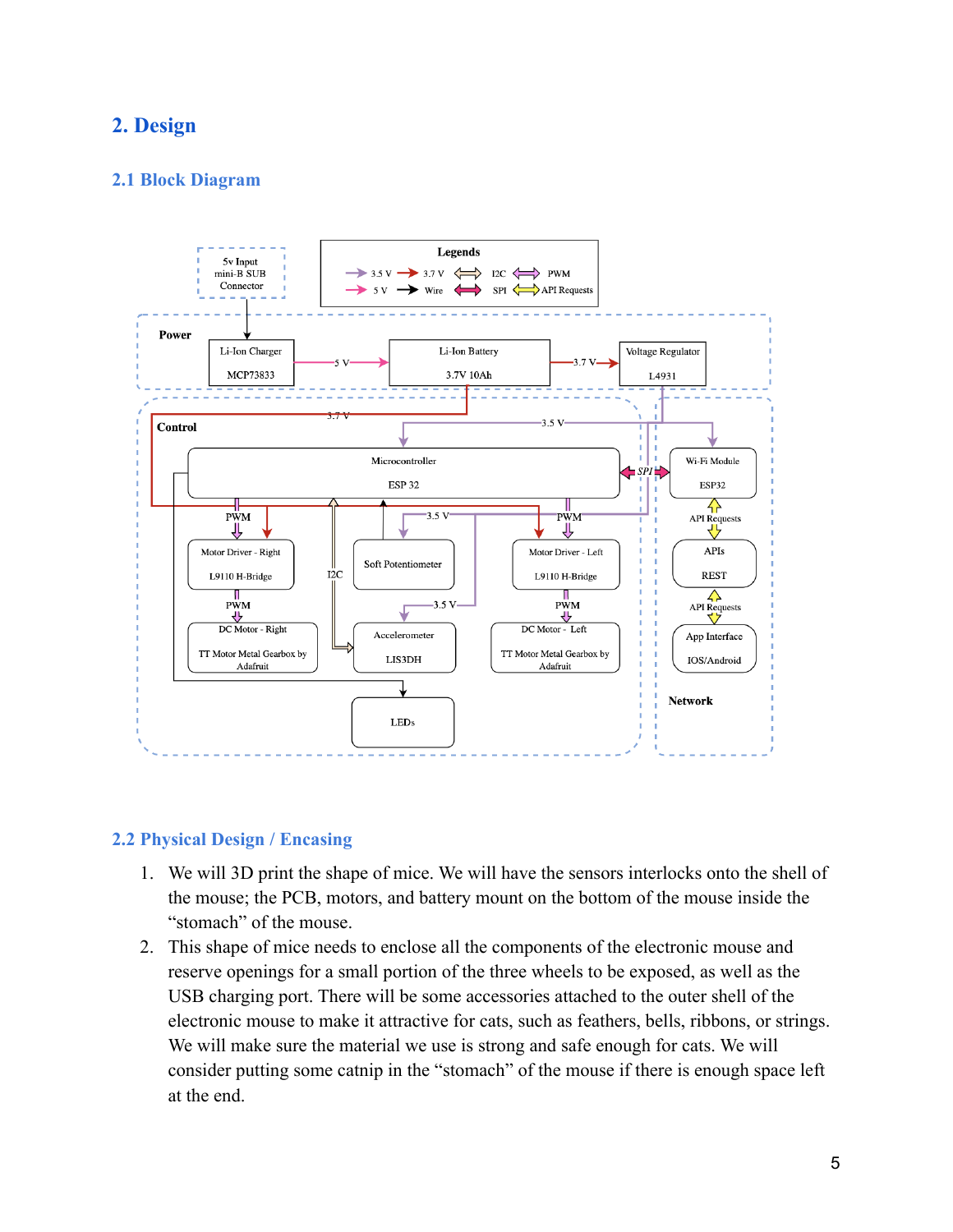#### <span id="page-5-0"></span>**2.3 Control Unit**

The Control Unit consists of a microcontroller, 2 motor drivers, 1 soft potentiometer, 1 accelerometer sensor, 2 LEDs, 1 Wi-Fi module. This control unit can handle, process, analyze the data from the potentiometer, accelerometer, and Wi-Fi module. Then, it can compute the data and send out control signals to those 2 motor drivers and LEDs.

## <span id="page-5-1"></span>**2.3.1 Microcontroller**

The microcontroller that we chose is the ESP32 because it is a low-cost and low-power SoC and it also has Wi-Fi and Bluetooth capabilities. This microcontroller will serve as a standalone web server that allows us to control the movement of the electronic mouse in real-time. The microcontroller will process the data from a soft potentiometer and an accelerometer, then it will determine when the cat is playing with the electronic mouse or if there is an obstacle that prevents it from moving.

*Requirement 1: The microcontroller must be able to maintain serial and SPI while controlling the movement of the mouse Requirement 2: The microcontroller must be able to communicate wirelessly with IOS or Android Apps*

# <span id="page-5-2"></span>**2.3.2 Motors**

The motor that we chose is the TT motor by Adafruit. These motors are durable and low-cost that can get our electronic mouse moving on any surface. It has a gear ratio of 1:90 which provides high torque with lower speed. We can provide these motors with 3V up to 6V.

<span id="page-5-3"></span>*Requirement 1: we must be able to control the speed and direction of these motors by PWM.*

## **2.3.3 Motor Drivers**

The motor driver that we chose is the L9110 H-Bridge motor drive to control our 2 DC motors. The manufacturer recommended this driver with our DC motors. This driver can drive 2 solenoids or a single DC motor bi-directionally. This driver is great for any motor power voltages from 2.5V up to 12V under 800 mA. It also can handle 1.5A for a short amount of time. In addition, we can control the motor speed and direction by PWM.

*Requirement 1: These two motor drivers must be able to control the speed and direction of the electronic mouse.*

## <span id="page-5-4"></span>**2.3.4 LEDs**

We decided to use two LEDs that act like real mouse's eyes. These LEDs can be controlled wirelessly. LEDs can be turned on, flash, and off.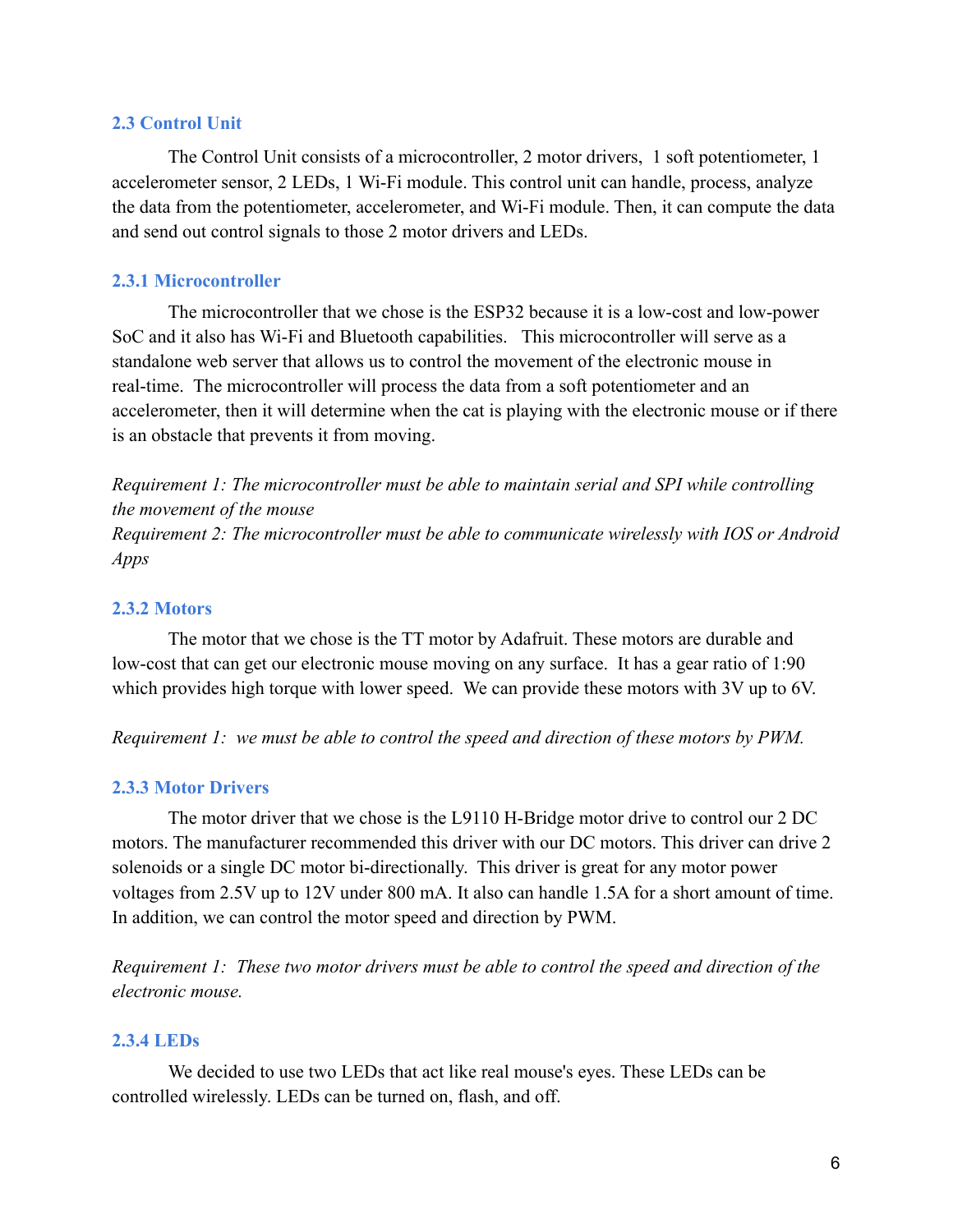#### <span id="page-6-0"></span>*Requirement 1: The user must be able to control the LEDs wirelessly.*

#### **2.3.5 Soft Potentiometer, Accelerometer Sensor**

We decided to use the accelerometer sensor to determine if the cat is playing with the electronic mouse. We are looking for a triple-axis accelerometer that can sense x,y,z directions.

We decided to use the Soft Potentiometer sensor to determine if the electronic mouse hits an obstacle. The soft potentiometer can be used as a position sensor, and we can determine which side of the mouse hit an obstacle.

*Requirement 1: The* accelerometer sensor must be able to read the x, y, z coordinates of the electronic mouse.

<span id="page-6-1"></span>*Requirement 2: The soft potential sensor must be able to read the correct position of where it is.*

#### **2.4 Power Unit**

We are planning to use a high capacity (5 Ah - 10 Ah), 2.5V - 3.7 volts lithium polymer battery to enable the long-last usage of the robotic mouse. And a USB lithium polymer ion charging circuit to charge the battery. We will use Mini-B USB Connector wires to make a *5V USB power supply cable* as the charger for the electronic mouse. The voltage regulator will generate a 3.3v fixed output voltage and a 250 mA fixed output current. The regulated output will connect with IR sensors, LEDs, motor drivers, and microcontrollers.

#### <span id="page-6-2"></span>**2.4.1 Li-Ion Battery**

This is the power source for the Voltage Regulator and the Motor Driver. The 3.3V supply will be used to power the microcontroller. The microcontroller has an operating voltage of 2.7V - 3.6V.

*Requirement 1: Must be able to power the device for the duration of at least 10 minutes Requirement 2: Must be rechargeable Requirement 3: output ranges from 2.5V - 3.7V*

#### <span id="page-6-3"></span>**2.4.2 Li-Ion Battery Charger**

It is working as the charger for lithium batteries, with a USB power source to charge the battery while plugged in.

*Requirement 1: able to charge the battery cell at a rate of 3000mA or less Requirement 2: can be plugged into any USB port*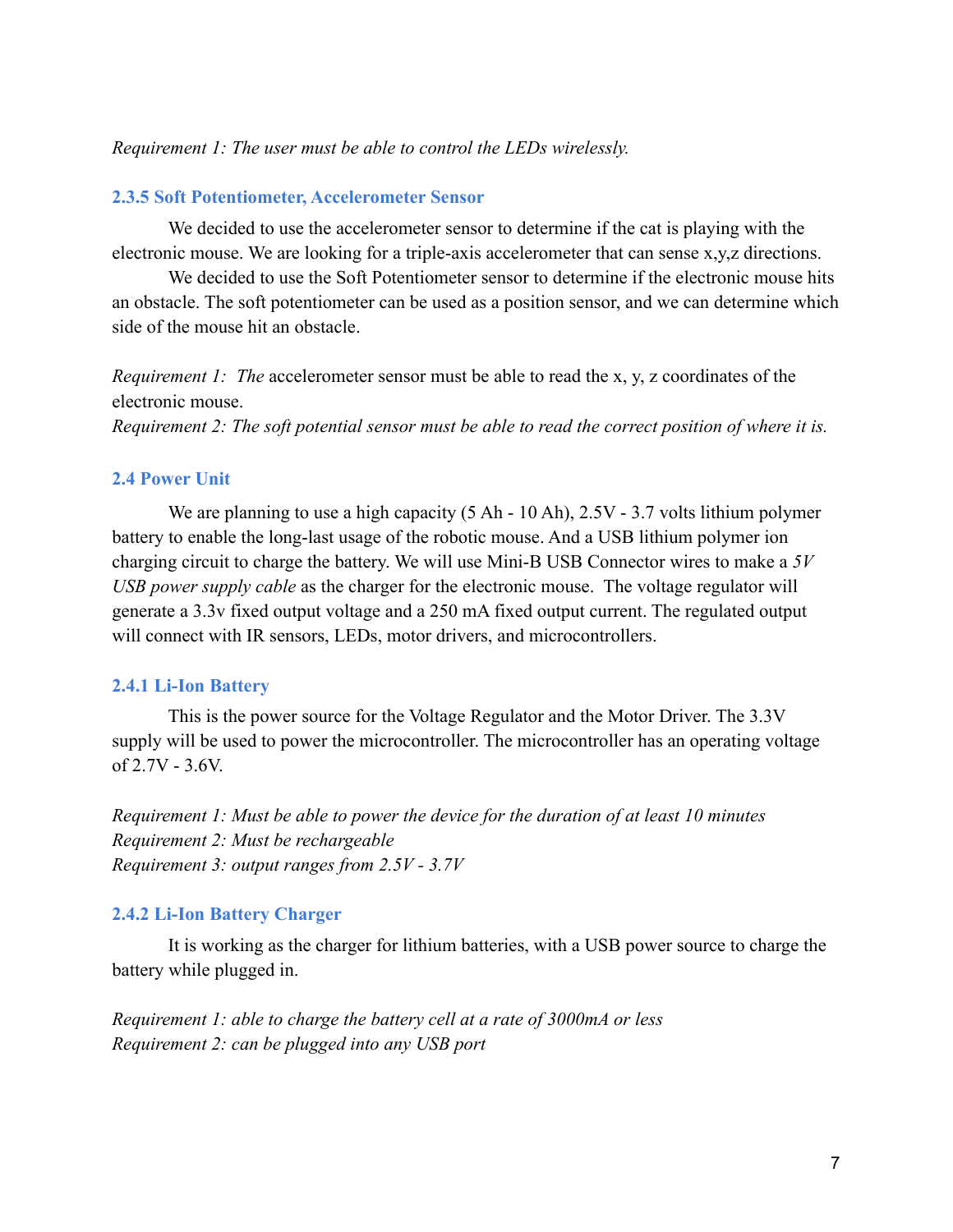# <span id="page-7-0"></span>**2.4.3 Voltage Regulator**

The voltage regulators change the Li-battery output to the appropriate voltage levels needed to provide the power supply for the microcontroller, sensors, and LEDs.

*Requirement 1: able to output a regulated 3.3v ± 0.1v at 250mA Requirement 2: able to operate normally with an input voltages range from 3.7V - 5.0V*

# <span id="page-7-1"></span>**2.5 Network Unit**

## <span id="page-7-2"></span>**2.5.1 Wi-Fi**

The Wi-Fi module enables us to control the electronic mouse wirelessly. The Wi-Fi module receives and sends data by SPI protocol. The purpose of the Wi-Fi module is to receive commands from the APP and transfer the data to the microcontroller.

*Requirement 1: The Wi-Fi IC module must be able to communicate with the Microcontroller by SPI protocol. Requirement 2: The Wi-Fi module must be able to communicate with the APP in IOS or Android platform.*

# <span id="page-7-3"></span>**2.5.2 Application Program Interface**

We decided to build some Application Programming Interfaces that can enable the APP to control the electronic mouse. With that, we can build a more stable software environment, and we are able to control the electronic mouse in real-time.

*Requirement 1: The APIs must be able to communicate with the App Interface and the electronic mouse simultaneously.*

# <span id="page-7-4"></span>**2.5.3 App Interface**

The App interface allows us to control the electronic mouse such as moving right, left, forward, and backward. It also can control the status of the LEDs and can configure the different play modes of the electronic mouse.

*Requirement 1: The App interface must be able to control all the functionalities of the electronic mouse.*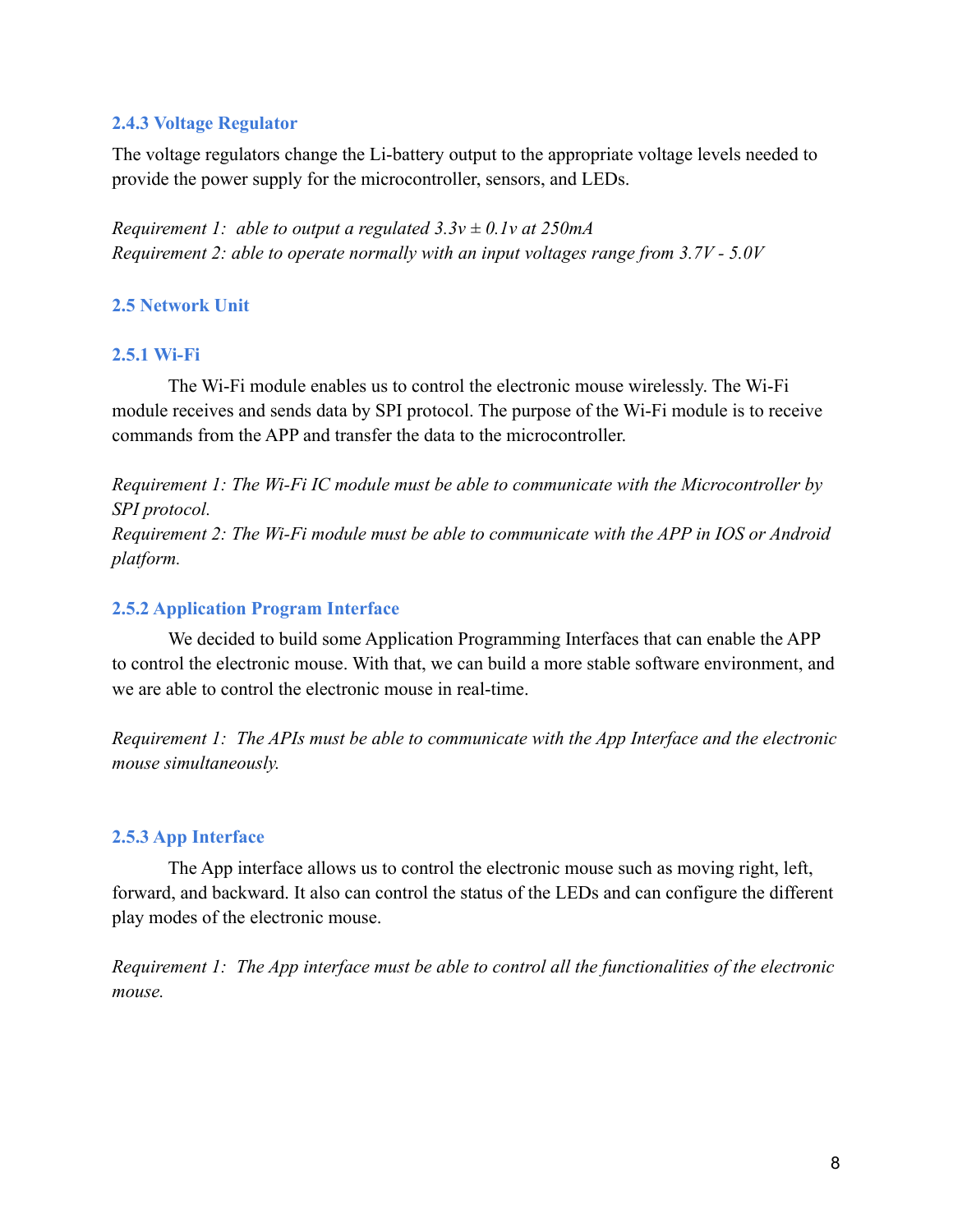#### <span id="page-8-0"></span>**2.6 Risk Analysis**

Our control module poses the greatest risk to the successful completion of our project. Being able to be controlled remotely by a web interface (or App) is the biggest attraction in the cat toy field. We are expecting our app to be able to control the mouse to either move forward, backward, left, or right. As well as being able to Turn on / off / flash the LED eyes of the mouse. In addition to these functions, we want the App to keep the cat owner informed about the battery level of the mouse and change the mode of the action of the Electronic Mouse(such as ON, Cat Activates, Run Intermittently, and OFF). We need an App that allows control of the Electronic Mouse in real-time, transmits commands, and allows the monitoring of the battery level to take place. The user app communicates with the Electronic Mouse using the network. A properly working signal transmission transceiver (Wi-Fi module) is one of the indispensable parts of our project. To be able to monitor the battery level and charging state of the Electronic Mouse is we also need to implement a battery charger circuit that shows how much energy is left in the battery. This brings out the second biggest challenge of our project which is the power subsystem. We need to make sure that if our battery does meet our expectations for the duration of the Electronic Mouse on one charge.

# <span id="page-8-1"></span>**3. Safety and Ethics**

We will conduct ourselves according to the Code of Ethics published by IEEE[1] and ACM[2]. We will be sure "to not engage in harassment or discrimination, and to avoid injuring others"[1]. We will not make use of user data without consent while users are using our mobile app that controls the electrical mouse. We will be sure to adapt the principle of justice, ensure all users are equal.

We will be sure to avoid harm and ensure "to minimize the possibility of indirectly or unintentionally harming others"[2], including pets. The outer shell of the electronic mouse might contain some electrical (sensors) and mechanical (wheels) parts. We need to make sure that they are safe and not harmful to pets or humans since this is designed to be a toy for cats. We will make sure the outer shell is firmly mounted, with no external parts that can easily be ripped off, or swallowed, causing life-threatening damage to cats.

Further, we need to protect ourselves and others in the lab when working with batteries. Batteries have many hazards, such as electrical shock, flammable gasses that could fire or explosion, and battery acid that can burn skin or eyes. We will adhere to the guidelines set forth in the document of General Battery Safety[3] provided on the ECE445 course website. We also need to consult the battery's manuals for safety precautions and proper handling, as well as hazard identification. We need to make sure that the battery is properly secured in the equipment for the finished product to prevent injuries in end users (ex: cats) while improving our battery's performance.